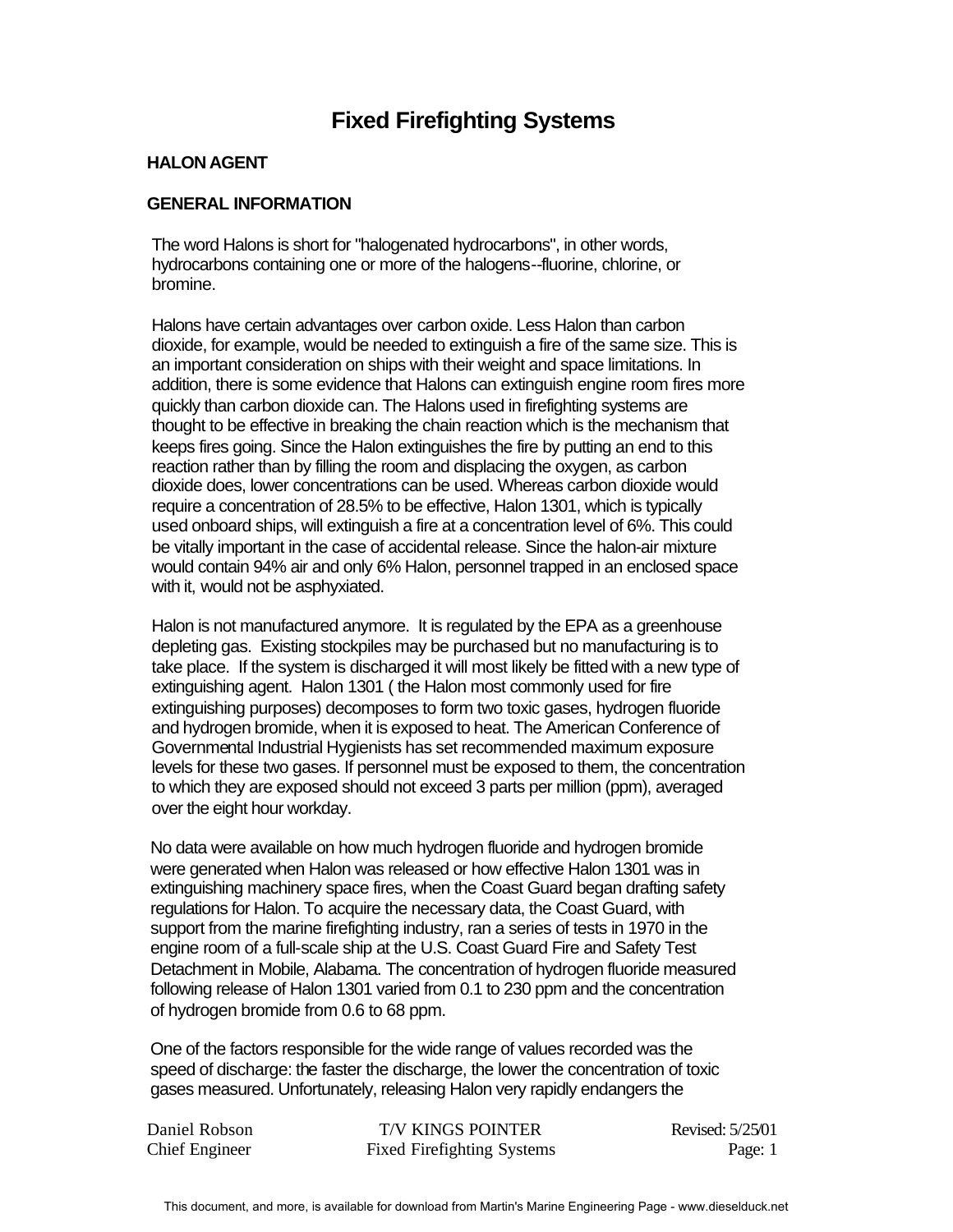people in its path, possibly knocking them down or causing the Halon to be injected under their skin. The concentrations in the upper range, on the other hand, are much too high for humans. The Coast Guard concluded in its study that personnel should be evacuated prior to release of Halon.

While Halon in its usual concentration of 6% will not cause asphyxiation, it is a chemical and personnel should not breath it indiscriminately. The recommended exposure limit for Halon 1301 for cases of short-term exposure to a high concentration (in an emergency, for example) is 1,200 ppm. A 6% concentration translates to 60,000 ppm, well above the range deemed acceptable. In addition to concerns over the immediate effects of breathing Halon 1301, hydrogen fluoride, and hydrogen bromide, there are questions about the long-term effects, largely unknown, of exposure to these gases.

The Coast Guard published guidelines for the use of Halon in a Navigation and Vessel Inspection Circular (NVIC 6-72, Change 1, "Guide to Fixed Fire Fighting Equipment Aboard Merchant Vessels"). The Coast Guard recommends that the activation device for Halon systems be located outside the space outfitted with the system, so that the Halon can be released without exposing anyone to harmful gases. It also recommends a delay in permit evacuation.

#### **Hazards to Personnel**

Halon 1301 may be discharged in afire situation or may be inadvertently released where no fire exists. In both cases potential hazards exist.

- a. Where no fire exists, the following personnel hazards may arise upon Halon discharge:
	- 1. **Noise.** Discharge of a system is noisy enough to be startling.
	- 2. **Turbulence.** High velocity discharge from nozzles may be sufficient to move unsecured paper and light objects.
	- 3. **Cold Temperature.** Direct contact with vaporizing liquid being discharged from a Halon 1301 system may have a strong chilling effect on objects and can cause frost-bite burns to the skin. The liquid phase vaporizes rapidly when mixed with air and thus limits the hazard to the immediate vicinity of the nozzle.
	- 4. **Obscured Vision.** In humid atmospheres, reduction in visibility may occur briefly because of condensation of water vapor in the air. For whatever reasons, should personnel be trapped in a space while Halon is discharged, and fogging of the atmosphere occurs, personnel are cautioned not to move until vision improves, moving blindly in an obscured atmosphere could result in personnel injuries.
	- 5. **Securing of Machinery Plant.** For all situations where the Halon 1301 system is actuated, (either because of fire or inadvertently), alert the central

| Daniel Robson  | <b>T/V KINGS POINTER</b>          | Revised: 5/25/01 |
|----------------|-----------------------------------|------------------|
| Chief Engineer | <b>Fixed Firefighting Systems</b> | Page: 2          |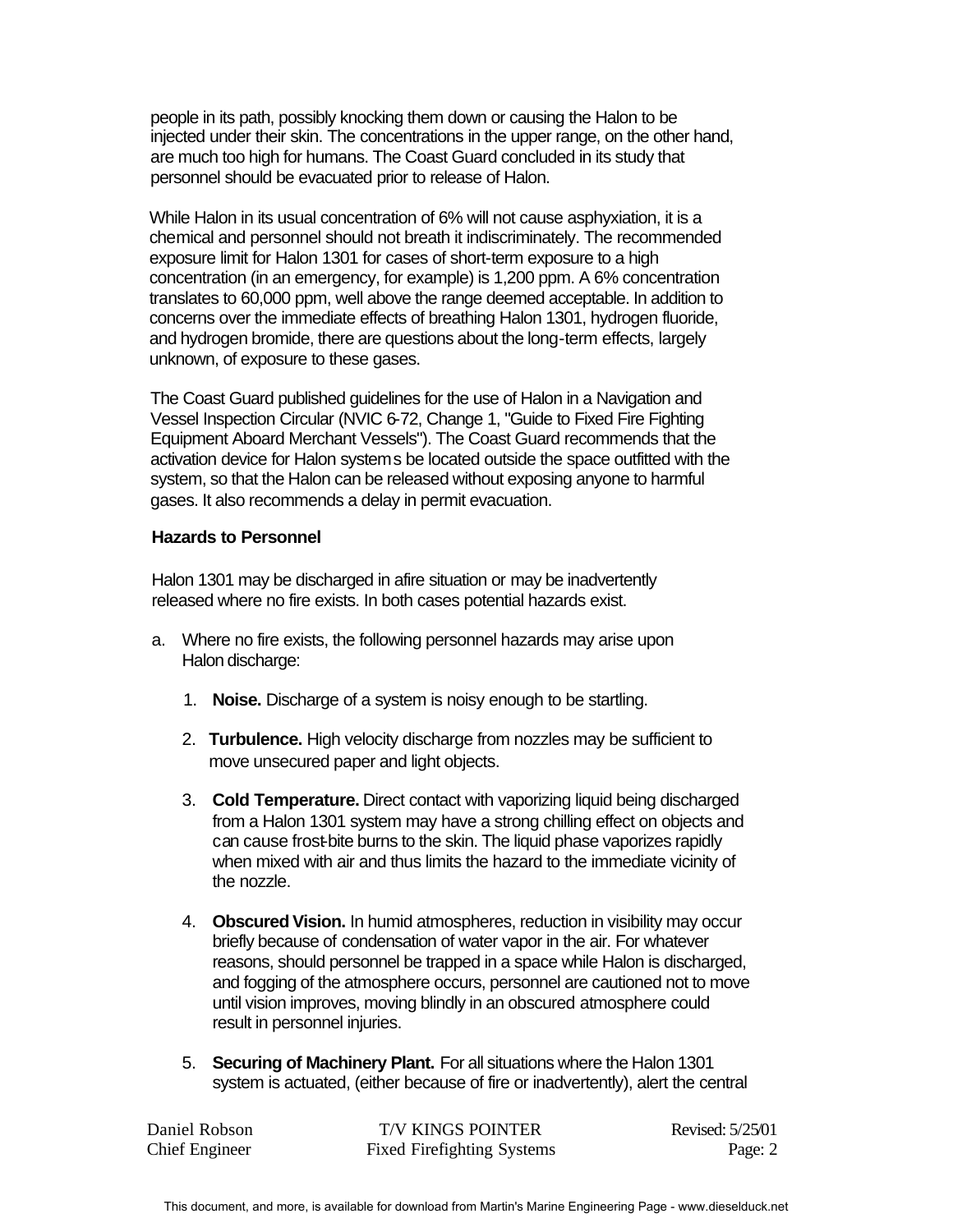damage control station and conduct an orderly shutdown of the machinery plant. Where an orderly machinery plant wrap up is not possible, all machinery should be secured quickly from a remote location. Upon evacuation and last man out, all evacuees should be accounted for. Be certain all hatches are firmly secured during system discharge. Establish communications as early as possible between all machinery spaces, and damage control central. Particular attention is directed to the ventilation exhaust blowers. If the ventilation system is not secured prior to Halon discharge, the extinguishing system may not function properly. The Halon concentration in the machinery space will be reduced because some Halon will be exhausted from the space.

Where a fire exists, additional personnel hazards may arise upon Halon discharge, extinguishment of fire by Halon 1301 results in the generation of toxic by-products. Decomposition occurs when Halon comes in contact with flames or surfaces above 900 degrees F. Normally these by-products reach only low concentration levels where the fire is extinguished. The main decomposition products are Hydrogen Fluoride, Hydrogen Bromide and Free Bromide. Hydrogen Fluoride and Hydrogen Bromide in vapor form are colorless. However, even in minute concentrations of a few parts per million, these decomposition products have a characteristically sharp acrid odor. This characteristic provides a built-in warning system for the agent, but at the same time creates a noxious irritating atmosphere in addition to the smoke irritant for those who must enter the hazard area following a fire.

As with all compartment fires, personnel outside the space should avoid fire gases and decomposition products discharged from ventilation exhaust and stacks. All reentry personnel must wear self-contained Oxygen Breathing Apparatus (OBA). Reentry will be done only when the pneumatic switches have been reset, the ventilation system operated for 15 minutes, and the atmosphere has been tested. Try to determine the temperature conditions within the space before reentry.

SCBA and AFFF hose to extinguish smoldering fires will be used when reentering the space. Remember, the primary purpose of the reentry party is to determine that the casualty has been corrected. Detailed reentry procedures have been included in Chapter 9930 of the naval ships technical manual. Effective ventilation to dissipate hazardous atmospheres should precede all reentry attempts without SCBA's. It should be noted that the pressure switch that secures the ventilation fans must be reset prior to restarting the fans. This will require entry into the space by personnel wearing SCBA's.

## **HALON SYSTEMS, C02 SYSTEMS**

#### **INTRODUCTION**

The T/V Kings Pointer has six Halon Systems located throughout the ship. They serve in the Aft Shop/Welding Shop, Emergency Generator Room, Main Generator

Daniel Robson T/V KINGS POINTER Revised: 5/25/01 Chief Engineer Fixed Firefighting Systems Page: 3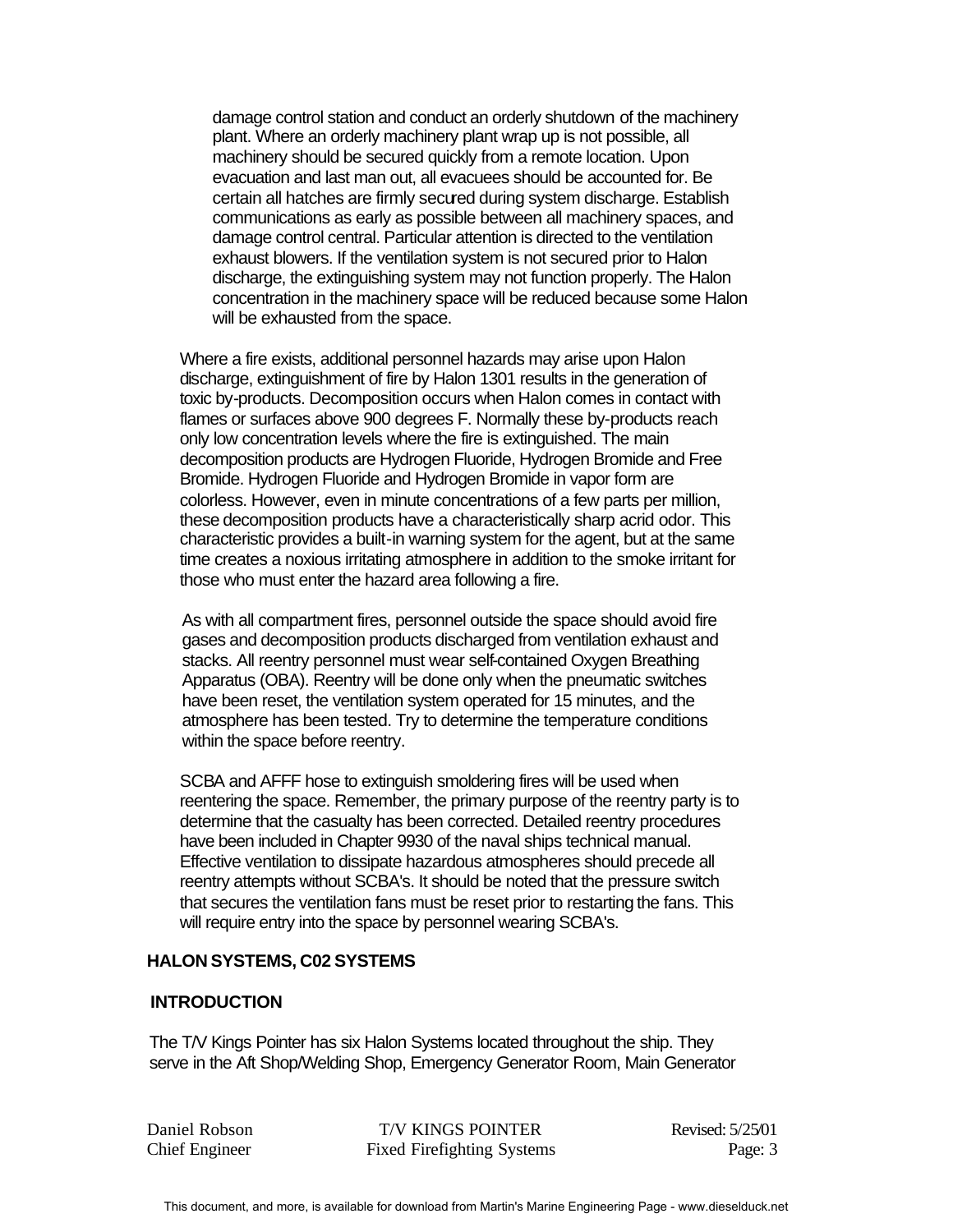Room, Main Propulsion Motor Room, Bow Thruster Room, and Paint locker. The ship also has two C02 systems for the propulsion motors.

Halon 1301 is a colorless, odorless, electrically non-conductive gas that is an effective medium for extinguishing fire. Halon 1301 extinguishes fire by inhibiting the chemical reaction of fuel and oxygen. The extinguishing effect due to cooling, dilution of oxygen or fuel vapor concentration is minor.

The primary function of the system is to extinguish m achinery space fires which are beyond the capabilities of other extinguishing systems apparatus and where abandonment of the space is necessary. The system is designed for rapid discharge and will expend in approximately (10) seconds.

## **FUNCTIONAL DESCRIPTION**

## **Main Generator Room**

The Main Generator Room Halon System consists of: two 292 Ibs. Halon 1301 cylinders, a 50 Ibs. C02 cylinder, three pull boxes (cylinder release), three pull boxes (valve releases), one pneumatic siren, six pneumatic switches for ventilation shutdown, and diesel engine shutdown, and a time delay. The pull boxes are located in the Machinery Access and Removal Trunk at Frame 30 in Passage 2-22-1, and the Halon Stowage Roam 1-40-1.

## **Emergency Diesel Generator Room**

The Emergency Generator Room Halon System consists of: one 90 Ibs. Halon 1301 cylinder, 50 Ibs. C02 cylinder, a time delay, a pneumatic siren, two pneumatic switches to secure diesel air intake and cooling air exhaust and fuel oil to engine and 2 pull boxes. The pull boxes are located in Passage 01-10-0.

## **Array/Winch Shop**

The major components of the Array/Winch Shop Halon System are: a 72 Ibs. Halon 1301 cylinder, a pneumatic switch to secure ventilation, a 50 Ibs. C02 cylinder, a time delay, a pneumatic siren and 2 pull boxes. The system is placed into operation by pulling the cables from the pull boxes located just outside the entrance of the Array/Winch Shop 1-75-2.

#### **Bow Thruster Room**

The major components of the Bow Thruster Room Halon System are: a 42 Ibs. Halon cylinder, 50 Ibs C02 cylinder, a time delay, a pneumatic siren, a pressure switch to secure ventilation and 2 pull boxes. The pull boxes are located in the stbd. bulkhead just above the Bow Thruster Room.

## **Propulsion Motor Room**

Daniel Robson T/V KINGS POINTER Revised: 5/25/01 Chief Engineer Fixed Firefighting Systems Page: 4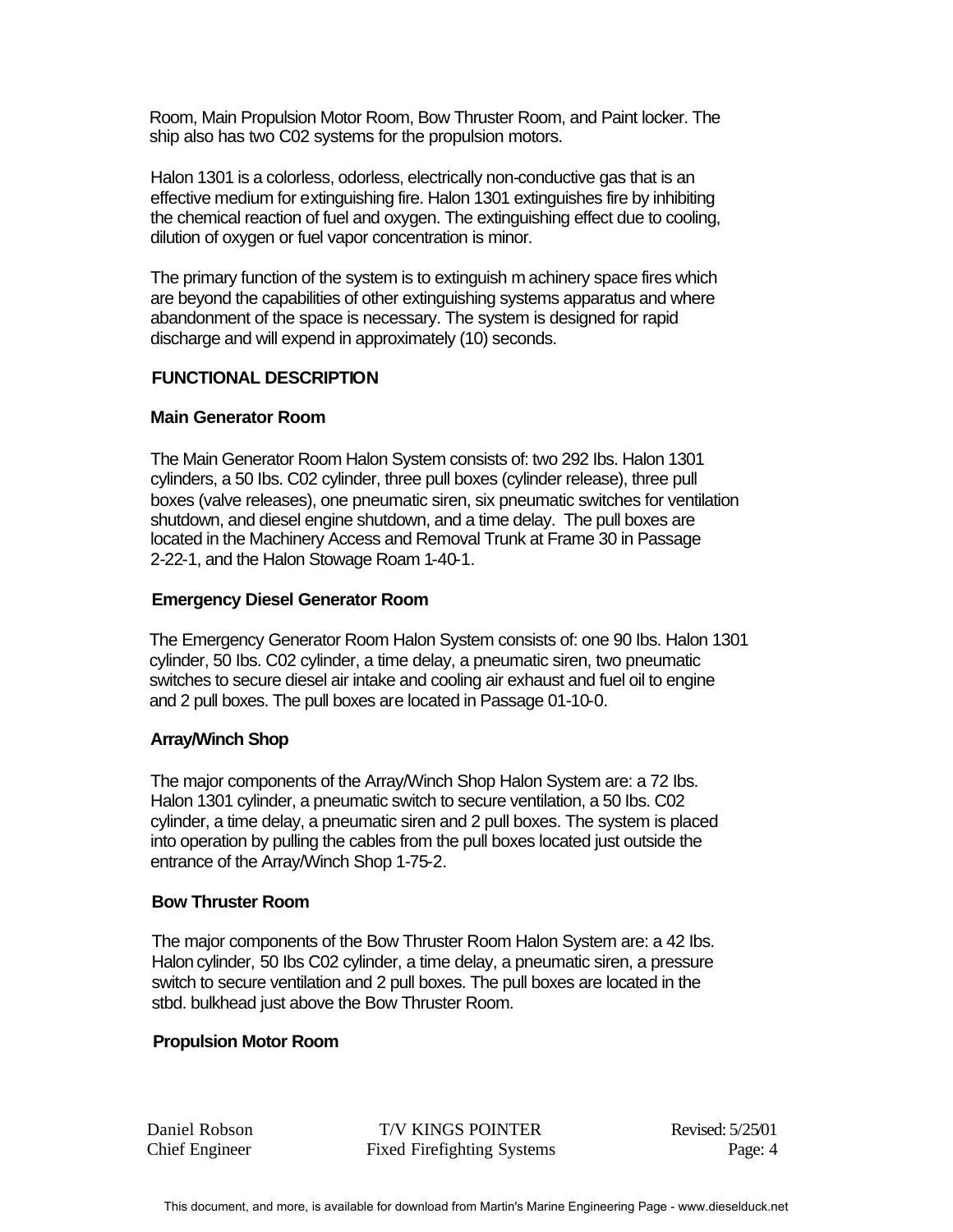The Propulsion Motor Room Halon consists of: two 96 Ibs. Halon cylinder, 50 Ibs C02 cylinder, a time delay, 2 pneumatic sirens, 2 pressure switches to secure ventilation and 2 pull boxes. The pull boxes are located in the Main Control Room on the aft bulkhead by the Main Control Room/Propulsion Motor Room hatch.

# **Paint Lockers**

The Paint Lockers are located on the boat deck at Frame 44 each locker has a Halon System installed. The system are either automatically actuated utilizing a 160 degree fusible link or manually actuated by utilizing manual pull boxes. To paint are protected from over pressurization in case the halon is discharged. The Halon system contains Halon 1301.

# **C02 Systems**

Each Propulsion Motor is equipped with a  $CO<sub>2</sub>$  fire fighting system. Each system has a 50 lbs  $CO<sub>2</sub>$  cylinder, pressure switch to secure the Propulsion Motor, and a pullbox. The pullboxes are located in the Main Control Room on the aft bulkhead by the Main Control Room/Propulsion Motor Room watertight door.

Daniel Robson T/V KINGS POINTER Revised: 5/25/01 Chief Engineer Fixed Firefighting Systems Page: 5